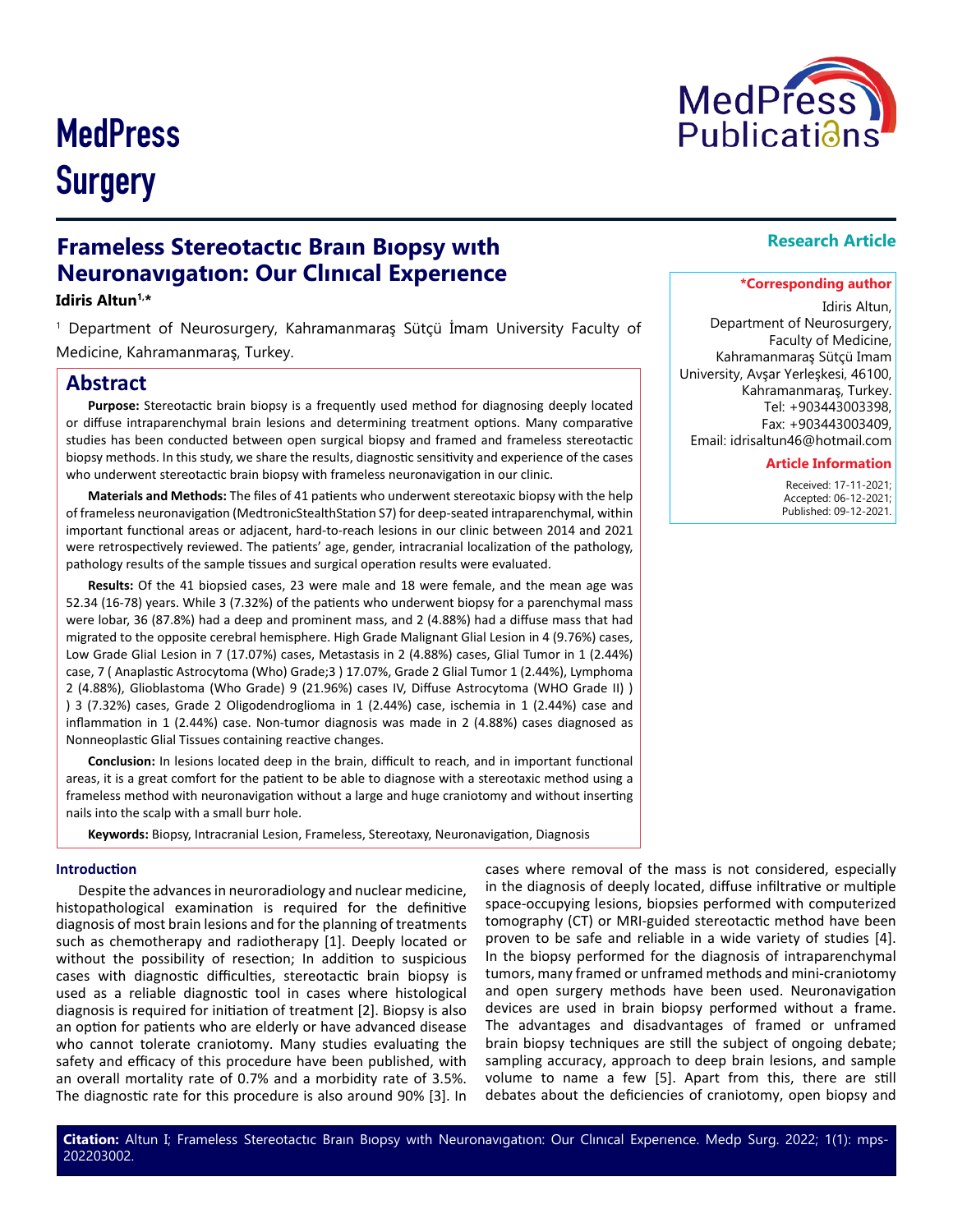stereotactic biopsy techniques in making a definitive diagnosis [6]. From this point of view, no definite superiority of any method over another has been demonstrated today. Here, it is obvious that the most important criteria determining the accuracy of diagnosis are patient selection and correct planning. For the first time in 1947, Spiegel and Wycisencephalotom developed the stereotaxic system that could be used in humans with the appliance they named [7]. Leksell, who is considered to be the pioneer of radiosurgery, described the stereotaxic coordinate determination method with the help of x-ray tomography [8]. Maroon et al. In the article they published in 1977, they reported three cases in which tumor biopsy was performed with the help of computed tomography (CT) and cyst or abscess aspiration was performed [9]. Biopsy from the brain by stereotaxic method is a safe, simple and high diagnostic value method. The technique can be applied with or without a fixed frame. Frameless computerbased navigation system is increasingly preferred. Patients have the advantages of tolerating the procedure more easily, taking less time, and being more economical. The percentage of reaching the correct diagnosis, complications and procedural mortality rates were not different from the procedures performed with the fixed frame system [10].

In this study, we shared the results, diagnostic accuracy and experience of the cases in which stereotaxic biopsy was performed with the help of neuronavigation for intraparenchymal lesions in our clinic.

#### **Materials and methods**

#### **Study Design**

Forty-one patients who underwent biopsy with the help of frameless neuronavigation (Stealth Station S7®, Medtronic, Minnesota, USA) for cerebral intraparenchymal lesions in our clinic between 2016-2021 were retrospectively analyzed. Local ethics committee approval was obtained for the study. Of the 41 biopsied cases, 23 were male and 18 were female, and the mean age was 52.34 (16-78) years. While 3 (7.32%) of the patients who underwent biopsy for intraparenchymal mass were lobar, 36 (87.8%) had a deep and eloquent mass, 2 (4.88%) had a diffuse (diffuse) mass, which also passed to the opposite cerebral hemisphere (Table 1).

#### **Preoperative Evaluation:**

All patients were evaluated preoperatively in terms of complete blood count, routine biochemical parameters and bleeding time. Preoperative administration of corticosteroids to patients was avoided unless there was very severe edema due to intracerebral lesions. Axial T2 CISS and axial T1 contrast magnetic resonance (MR) sections were taken from the patients at a 1 mm cross-section range suitable for the neuronavigation system and loaded into the neuronavigation device (Figure 1a,b,c).

#### **Surgical Technique:**

In all cases, biopsy was performed without frame by the same surgeon (IA) using the Medtronic Stealth Station S7® (Stealth Station S7®, Medtronic, Minnesota, USA) brand and model neuronavigation system. Axial T2 CISS and axial T1 contrastenhanced magnetic resonance (MR) sections were taken from the patients with a 1 mm cross-section range suitable for the neuronavigation system and loaded into the neuronavigation device. All cases were fixed to a 3-pin Mayfield nail head with head position in accordance with the biopsy plan under general anesthesia. The cases were introduced to the patient

| Altun I | <b>MedPress Surgery</b> |
|---------|-------------------------|
|---------|-------------------------|

| Sex | Age | Localization                                                                                                                             | Histopathological<br>Diagnosis                                               | Histochemistry                                                                                                                         |
|-----|-----|------------------------------------------------------------------------------------------------------------------------------------------|------------------------------------------------------------------------------|----------------------------------------------------------------------------------------------------------------------------------------|
| M   | 66  | Right parietooccipital deep                                                                                                              | <b>High Grade Malignant</b><br><b>Glial Lesion</b>                           | <b>GFAP: Positive</b><br>S100: Positive                                                                                                |
|     |     |                                                                                                                                          |                                                                              | CD31: Positive<br>Ki67: %10<br><b>GFAP: Positive</b>                                                                                   |
| F   | 54  | Near the corpus callosum and<br>splenium                                                                                                 | <b>High Grade Malignant</b><br>Neoplasm                                      | S-100: Positive<br><b>EMA: Negative</b><br>CD34: Positive                                                                              |
|     |     |                                                                                                                                          |                                                                              | Ki67: %20<br>P53: Negative<br>CD68: Negative                                                                                           |
| M   | 41  | ~24x17 mm in left thalamus                                                                                                               | Low Grade Glial<br>Lesion                                                    | <b>GFAP: Positive</b><br>CD31 : Positive<br>CD34 : Positive<br>P53<br>: Negative<br>Ki-67 : ile %1<br>CD68 : Positive                  |
| F   | 41  | Deeply located in the right<br>frontal 19*13mm                                                                                           | Metastasis                                                                   | <b>GFAP: Negative</b><br>S100: Negative<br>CD31: Negative<br>Ki67: Negative                                                            |
| M   | 64  | Bilateral parietal right 22 mm<br>left 9 mm                                                                                              | Non-Neoplastic Glial<br><b>Tissues Containing</b><br><b>Reactive Changes</b> | <b>GFAP: Positive</b><br>S100: Positive<br>CD31: Positive<br>Ki67 : %10                                                                |
| F   | 67  | A 38 x 51 x 58 mm mass<br>infiltrating both lateral<br>ventricular corpus-posterior<br>horns, extending to<br>both centrumsemiovale,     | Compatible with Glial<br>Tumor                                               | <b>GFAP: Positive</b><br>Sinaptofizin:<br>Negative<br>P53 : Negative<br>Ki-67: %2-15                                                   |
| M   | 69  | bitemporoparietal region<br>Left frontobasal                                                                                             | Grade 3 glial Tumor                                                          | <b>GFAP: Positive</b><br>Sinaptofizin:<br>Negative<br>IDH-1: Negative<br>Ki67:%20<br>P53: Negatif                                      |
| F   | 35  | Right frontabasal                                                                                                                        | Grade 2 glial Tumor                                                          | <b>GFAP: Positive</b><br>Sinaptofizin:<br>Negative<br>IDH: Negative<br>Ki67:%3<br>P53: Positive                                        |
| M   | 43  | Craniocaudal 20 mm<br>mediolateral size 15 mm<br>lesion involving the cingulate<br>gyrus on the right and an area<br>of 47 mm superiorly | Low grade Glial Tumor                                                        | <b>GFAP: Negative</b><br>Ki67:%3                                                                                                       |
| M   | 52  | Lesion involving the left side of<br>the left frontoparietal corpus<br>callosum                                                          | lymphoma                                                                     | <b>GFAP: Negative</b><br>p53: Negative<br>Ki67:%3                                                                                      |
| M   | 33  | 17x21 mm lesion adjacent to<br>the right thalamus                                                                                        | Low Grade Glial<br>Tumor                                                     | IDH-1: Negative<br><b>GFAP: Positive</b><br>S100: Negative<br><b>EMA: Negative</b><br>LCA: Negative<br>P53: Rare Positive<br>Ki-67: %3 |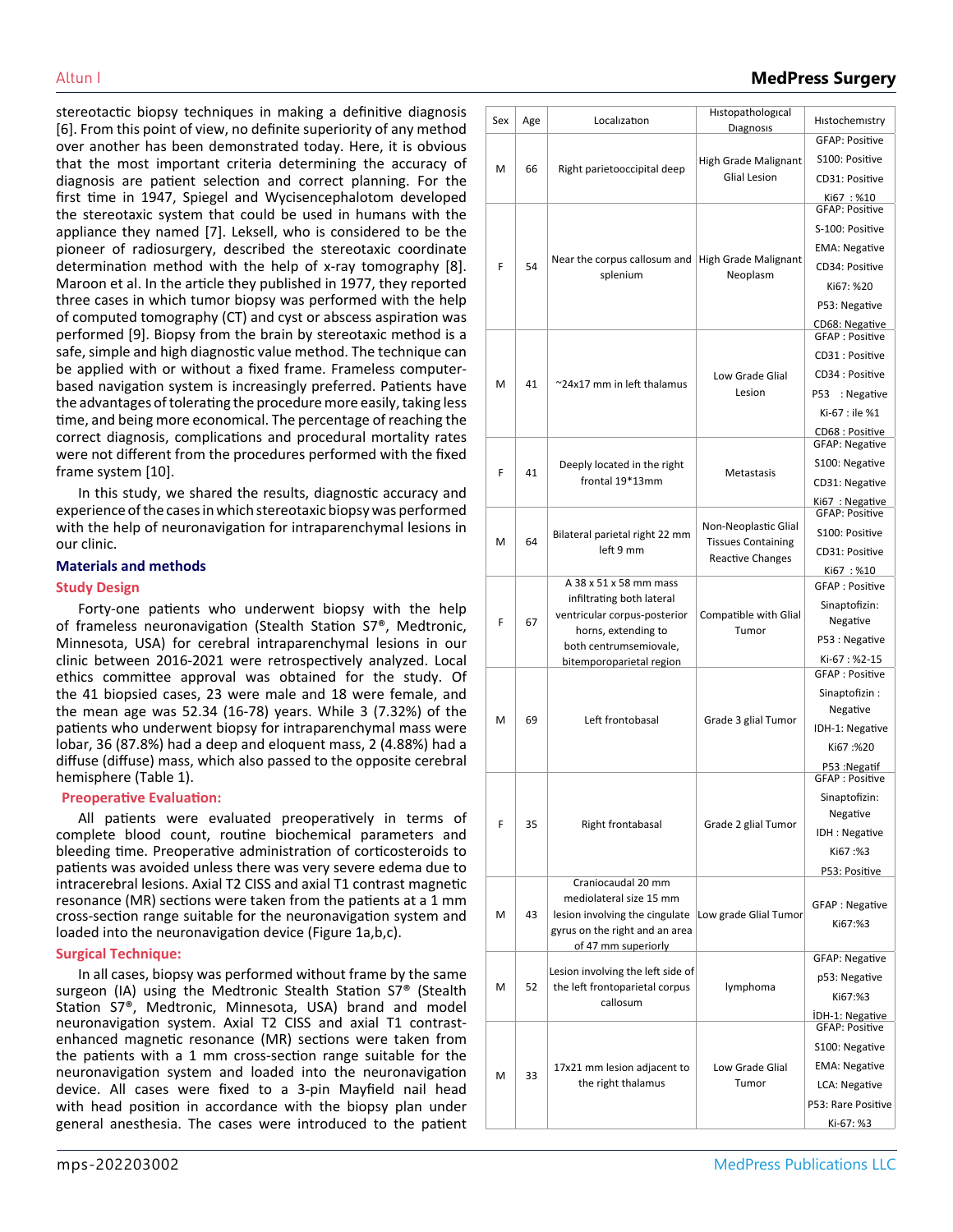# Altun I **MedPress Surgery**

|   |    |                                                                                                                                          |                                            | Pansitokeratin:                          |
|---|----|------------------------------------------------------------------------------------------------------------------------------------------|--------------------------------------------|------------------------------------------|
|   |    |                                                                                                                                          |                                            | Positive                                 |
|   |    |                                                                                                                                          |                                            | Vimentin:                                |
| F | 78 | In the right occipito-parietal                                                                                                           | Carcinoma Metastasis                       | Negative                                 |
|   |    | region ~2 cm                                                                                                                             |                                            | P63 : Negative                           |
|   |    |                                                                                                                                          |                                            | CD68 : Negative                          |
|   |    |                                                                                                                                          |                                            | Ki-67:%20                                |
|   |    |                                                                                                                                          |                                            | GFAP: Positive                           |
|   |    |                                                                                                                                          |                                            | CD68: Positive                           |
|   |    | Axial plane involving both<br>sides of the corpus callosum<br>splenium                                                                   | Glioblastoma (Who<br>Grade IV              | IDH-1 : Negative                         |
| M | 71 |                                                                                                                                          |                                            | Pansitokeratin:                          |
|   |    |                                                                                                                                          |                                            | Negative                                 |
|   |    |                                                                                                                                          |                                            | P63 : Negative                           |
|   |    |                                                                                                                                          |                                            | Kİ67 :%15<br><b>GFAP: Positive</b>       |
|   |    | On the right, ~3x2 cm<br>extending from the level of<br>the centrum semiovalede<br>to the body of the caudate<br>nucleus and the lateral | Anaplastic<br>Astrocytoma (Who<br>Grade;3) | VİMENTİN:                                |
|   |    |                                                                                                                                          |                                            | Positive                                 |
| M | 36 |                                                                                                                                          |                                            | S100 : Positive                          |
|   |    |                                                                                                                                          |                                            | Kİ67: %5-10                              |
|   |    | ventricle                                                                                                                                |                                            |                                          |
|   |    | Approximately 30x21mm in                                                                                                                 |                                            |                                          |
|   |    | the axial plane medial to the                                                                                                            |                                            | <b>GFAP: Positive</b>                    |
| F | 16 | right thalamus, approximately                                                                                                            | Diffuse astrocytoma                        | p53 : Positive                           |
|   |    | 8x6mm in the right lateral                                                                                                               | (WHO Grade II                              | Ki-67: %3                                |
|   |    | ventricle temporal horn                                                                                                                  |                                            | CD31 : Negative                          |
|   |    | medial                                                                                                                                   |                                            | <b>GFAP: Positive</b>                    |
|   |    |                                                                                                                                          |                                            | VİMENTİN:                                |
|   |    |                                                                                                                                          | Anaplastic                                 | Positive                                 |
| M | 54 | left temporal deep                                                                                                                       | Astrocytoma (Who                           | S100 : Positive                          |
|   |    |                                                                                                                                          | Grade;3)                                   | Kİ67: %5-10                              |
|   |    |                                                                                                                                          |                                            |                                          |
|   |    |                                                                                                                                          |                                            | <b>GFAP: Positive</b>                    |
| F | 48 | Left Parietooccipital deep                                                                                                               | Glioblastoma (Who<br>Grade IV              | S100: Positive                           |
|   |    |                                                                                                                                          |                                            | CD31: Positive                           |
|   |    |                                                                                                                                          |                                            | Ki67: %10<br><b>GFAP: Positive</b>       |
|   |    |                                                                                                                                          |                                            | p53 : Positive                           |
| M | 65 | right temporal deep                                                                                                                      | Grade 2<br>oligodendroglioma               | Ki-67: %3                                |
|   |    |                                                                                                                                          |                                            |                                          |
|   |    |                                                                                                                                          | Low Grade Glial                            | CD31 : Negative<br><b>GFAP: Negative</b> |
| F | 63 | left thalamus                                                                                                                            | Lesion                                     | Ki67:%3                                  |
|   |    |                                                                                                                                          |                                            | <b>GFAP: Positive</b>                    |
| M | 54 | The right lateral ventricle is<br>adjacent to the occipital horn.                                                                        | Diffuse astrocytoma                        | p53 : Positive                           |
|   |    |                                                                                                                                          | (WHO Grade II                              | Ki-67: %3                                |
|   |    |                                                                                                                                          |                                            | CD31 : Negative                          |
|   |    | Medial to the right thalamus,<br>approximately 17 mm in the                                                                              | Diffuse astrocytoma                        | <b>GFAP: Positive</b>                    |
| F |    | axial plane, medial to the<br>temporal horn of the right<br>lateral ventricle.                                                           |                                            | p53 : Positive                           |
|   |    |                                                                                                                                          | (WHO Grade II                              | Ki-67: %3                                |
|   |    |                                                                                                                                          |                                            | CD31 : Negative                          |
|   |    |                                                                                                                                          |                                            | <b>GFAP: Positive</b>                    |
|   |    |                                                                                                                                          | Glioblastoma (Who<br>Grade Iv              | CD68 : Positive                          |
|   | 43 | Right frontabasal                                                                                                                        |                                            | IDH-1 : Negative                         |
| M |    |                                                                                                                                          |                                            | Pansitokeratin:                          |
|   |    |                                                                                                                                          |                                            | Negative                                 |
|   |    |                                                                                                                                          |                                            | P63 : Negative                           |
|   |    |                                                                                                                                          | Glioblastoma (Who<br>Grade Iv              | Kİ67:%15<br><b>GFAP: Positive</b>        |
| M |    | Lesion involving the left side of<br>the left frontoparietal corpus<br>callosum                                                          |                                            | S100: Positive                           |
|   | 48 |                                                                                                                                          |                                            |                                          |
|   |    |                                                                                                                                          |                                            | CD31: Positive                           |
|   |    |                                                                                                                                          |                                            | Ki67:%10                                 |

|   |    |                                                             |                                                   | <b>GFAP: Positive</b>                   |
|---|----|-------------------------------------------------------------|---------------------------------------------------|-----------------------------------------|
|   |    | The right lateral ventricle is                              | Anaplastic                                        | VİMENTİN:                               |
| F | 44 | adjacent to the occipital horn.                             | Astrocytoma (Who                                  | Positive                                |
|   |    |                                                             | Grade;3)                                          | S100 : Positive                         |
|   |    |                                                             |                                                   | Kİ67: %5-10                             |
|   |    |                                                             |                                                   | <b>GFAP: Positive</b>                   |
| M | 70 | In the right occipito-parietal                              | Glioblastoma (Who                                 | S100: Positive                          |
|   |    | region                                                      | Grade Iv                                          | CD31: Positive                          |
|   |    |                                                             |                                                   | Ki67:%10<br><b>GFAP: Positive</b>       |
|   |    |                                                             | High Grade Malign                                 | S100: Positive                          |
| F | 65 | Right parietooccipital deep                                 | <b>Glial Lesion</b>                               | CD31: Positive                          |
|   |    |                                                             |                                                   | Ki67: %10                               |
|   |    |                                                             |                                                   | <b>GFAP: Positive</b>                   |
|   |    | lesion extending to the                                     | Anaplastic                                        | VİMENTİN:                               |
| F | 55 | caudate nucleus body neither                                | Astrocytoma (Who                                  | Positive                                |
|   |    | to the lateral ventricle                                    | Grade;3)                                          | S100 : Positive                         |
|   |    |                                                             |                                                   | Kİ67: %5-10                             |
|   |    | Lesion involving the left side of                           |                                                   | <b>GFAP: Positive</b>                   |
| M | 45 | the right frontoparietal corpus                             | Glioblastoma (Who                                 | S100: Positive                          |
|   |    | callosum                                                    | Grade Iv                                          | CD31: Positive                          |
|   |    |                                                             | Low Grade Glial                                   | Ki67: %10<br><b>GFAP: Negative</b>      |
| F | 43 | right frontalbasal                                          | Lesion                                            | Ki67:%3                                 |
|   |    |                                                             |                                                   | <b>GFAP: Positive</b>                   |
| F | 66 | Lesion adjacent to the<br>lateral ventricle in the right    | Non-Neoplastic Glial<br><b>Tissues Containing</b> | S100: Positive                          |
|   |    | frontoparietal region                                       | <b>Reactive Changes</b>                           | CD31: Positive                          |
|   |    |                                                             |                                                   | Ki67:%10                                |
| M | 36 | Deeply located in the right<br>frontal region, close to the | Low Grade Glial                                   | <b>GFAP: Negative</b>                   |
|   |    | base                                                        | Lesion                                            | Ki67:%3                                 |
|   |    |                                                             |                                                   | <b>GFAP: Positive</b>                   |
|   |    |                                                             | Anaplastic                                        | VİMENTİN:                               |
| M | 48 | Left insular region deep                                    | Astrocytoma (Who                                  | Positive                                |
|   |    |                                                             | Grade;3)                                          | S100 : Positive                         |
|   |    |                                                             |                                                   | Kİ67: %5-10<br><b>GFAP: Positive</b>    |
|   |    |                                                             | Glioblastoma (Who                                 | S100: Positive                          |
| F | 56 | Left pariataoccipital deep                                  | Grade Iv                                          | CD31: Positive                          |
|   |    |                                                             |                                                   | Ki67:%10                                |
|   |    | Medial to the left thalamus,                                |                                                   | <b>GFAP: Positive</b><br>S100: Positive |
| М | 71 | medial to the temporal<br>horn of the lateral ventricle     | Glioblastoma (Who<br>Grade Iv                     | CD31: Positive                          |
|   |    | approximately                                               |                                                   | Ki67: %10                               |
| M | 43 | right frontalbasal                                          | Low Grade Glial                                   | <b>GFAP: Negative</b>                   |
|   |    |                                                             | Lesion                                            | Ki67:%3<br><b>GFAP: Negative</b>        |
| F | 47 | left temporal deep                                          | B-cell Lymphoma                                   | Ki67:%50                                |
| F | 47 | Left parietal deep region                                   | demyelinated areas                                | <b>GFAP: Negative</b>                   |
|   |    |                                                             |                                                   | Ki67:%1<br><b>GFAP: Positive</b>        |
|   |    | lesion extending to the                                     | Anaplastic                                        | VİMENTİN:                               |
| M | 48 | caudate nucleus body neither                                | Astrocytoma (Who                                  | Positive                                |
|   |    | to the lateral ventricle                                    | Grade;3)                                          | S100 : Positive                         |
|   |    |                                                             |                                                   | Kİ67: %5-10<br><b>GFAP: Positive</b>    |
|   |    | Lesion involving the left side of                           | Glioblastoma (Who                                 | S100: Positive                          |
| F | 55 | the left frontoparietal corpus<br>callosum                  | Grade Iv                                          | CD31: Positive                          |
|   |    |                                                             |                                                   | Ki67:%10                                |
|   |    |                                                             |                                                   | <b>GFAP: Positive</b>                   |
| M | 66 | Left Parietooccipital deep                                  | High Grade Malign<br><b>Glial Lesion</b>          | S100: Positive<br>CD31: Positive        |
|   |    |                                                             |                                                   | Ki67:%10                                |
| F | 42 | right frontalbasal                                          | inflammatory cells                                | <b>GFAP: Negative</b>                   |
|   |    |                                                             |                                                   | Ki67:%1                                 |

MedPress Publications LLC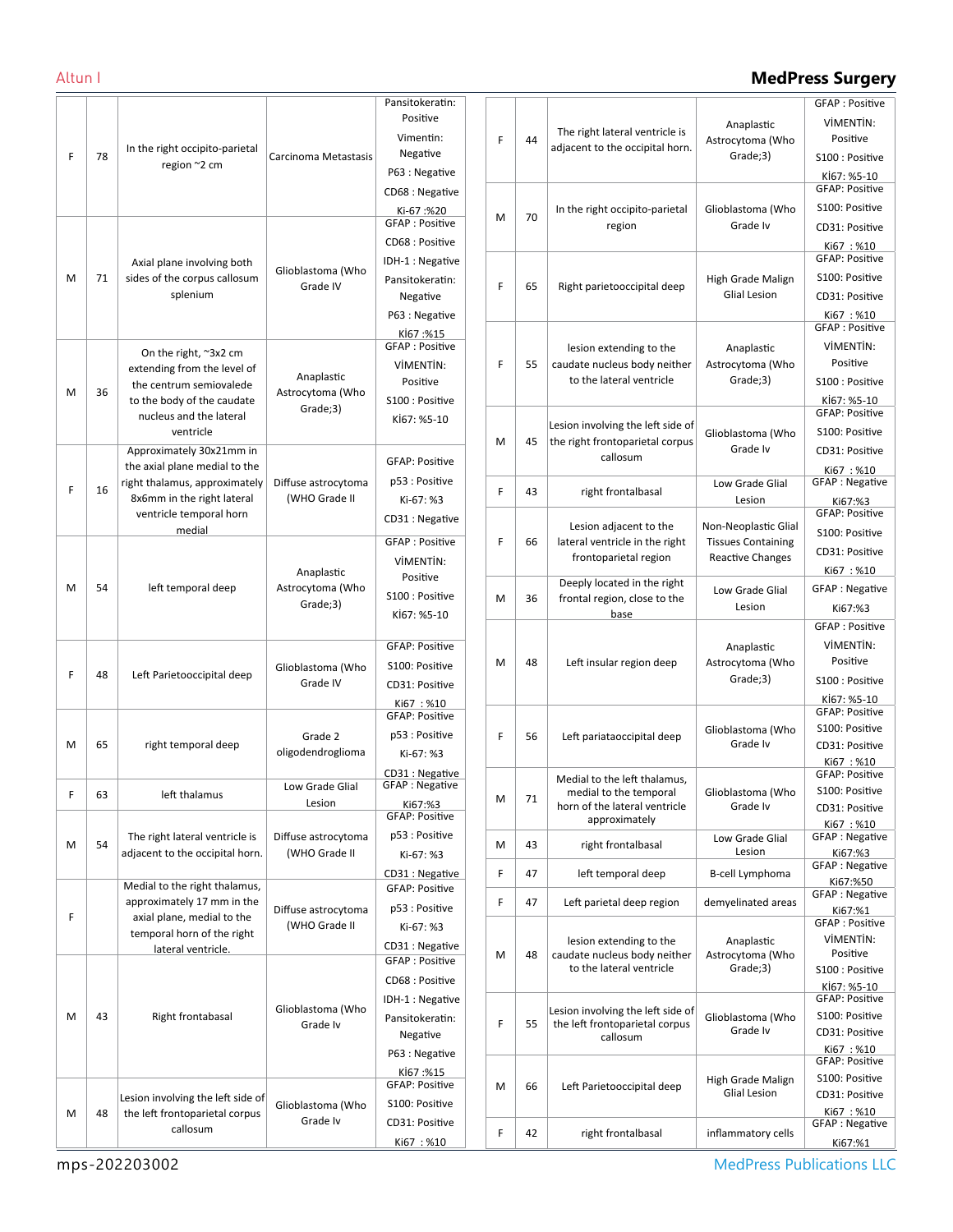navigation device using the neuronavigation system surface marking technique. Navigational drift was checked and patients with significant drift were reintroduced to navigation. Different points of the lesion were targeted in a way that would not affect or cross the shortest and most important areas and pathways most suitable for the lesion. The entry point was rechecked by navigation with an appropriate skin incision, and accordingly, using Stealth Station S7® (Stealth Station S7®, Medtronic, Minnesota, USA) neuronavigation surgical instruments with an average of 1.5 cm burr hole, 8 mm long and 1 mm thick. Biopsies were taken in all 4 directions and at different depths and sent to the histopathology department for frozen biopsy during the operation. Frozen pathology samples were taken in all cases with frozen biopsy results, and the surgery was terminated (Figure 2). Computed tomography was performed in all cases against the risk of early postoperative surgical complications (Figure 3) and all cases were monitored for 1 day and followed in the surgical intensive care unit.



**Figure 1:** Figure-1a,b,c: Pre-operative axial, sagittal and coronal T1 weighted Contrast magnetic resonance image.



**Figure 2:** Biopsy planning and sampling on the neuronavigation device.



biopsy area.

### **Statistical analysis**

The data were analyzed using Statistical Package for Social Sciences program version 20.0 for Windows (SPSS, Inc., Chicago, Illinois, USA) program. Descriptive data were expressed as mean, standard deviation or median, minimum, and maximum values for quantitative variables, while categorical variables were shown as numbers and percentages.

#### **Results**

Of the 41 biopsied cases, 23 were male and 18 were female, and the mean age was 52.34 (16-78) years. While 3 (7.32%) of the patients who underwent biopsy for intraparenchymal mass were lobar, the masses of 36 (87.8%) patients were deep and located in the eloquent area, while the mass of 2 (4.88%) patients was diffuse (diffuse) and passed to the opposite cerebral hemisphere. High Grade Malignant Glial Lesion in 4 (9.76%) cases, Low Grade Glial Lesion in 7 (17.07%) cases, metastasis in 2 (4.88%) cases, Glial Tumor in 1 (2.44%) case, 7 ( Anaplastic Astrocytoma (Who Grade;3) in 17.07%, Grade 2 Glial Tumor in 1 (2.44%) case, Lymphoma in 2 (4.88%) cases, Glioblastoma (Who Grade) in 9 (21.96%) cases IV), Diffuse Astrocytoma (WHO Grade II) in 3 (7.32%) cases, Grade 2 Oligodendroglioma in 1 (2.44%) case, ischemia in 1 (2.44%) case, and inflammation in 1 (2.44%) case. Non-tumor diagnosis was also made in 2 (4.88%) cases diagnosed with Non-Neoplastic Glial Tissues containing reactive changes (table 1).

As a complication, hematoma developed in our patient with left temporal type localization and resorbed in the follow-up. None of our patients developed a new deficit compared to the preoperative period. Hematoma, which did not exceed 2-3 mm cm and did not increase, was observed in two patients.

#### **Discussion**

The main purpose of all framed, frameless and craniotomy and open surgery methods used for biopsy for cerebral intraparenchymal lesions is to be easy and reliable and to make an accurate diagnosis. Many studies have been done in the literature comparing framed or unframed stereotactic biopsy and open biopsy based on diagnosis. In all these studies, it was shown that 51-79% success was achieved especially in glioma staging, and the reason for this was sampling error and tissue scarcity [1,11]. With the advancement of technology, especially frameless stereotactic biopsy devices are increasing and being widely used. Even in the era of advanced neuroradiological imaging, stereotactic brain biopsy remains a valuable and indispensable tool for neurosurgeons. This process can be done with the stereotactic frame as well as without the need for a stereotactic frame after the development of frameless neuronavigation systems. Image-guided navigation systems are gaining in popularity as they do not require the often painful practice of frame placement, and accuracy rates comparable to frame-based systems are reported [12]. Technically, in order to obtain a stereotaxic biopsy, the lesion must be visible on CT or MRI and the lesion must be non-vascular. The patient should not have local sepsis, signs of bleeding diathesis and serious obstruction for surgery. Complications of the procedure include subdural hematoma, intracerebral hematoma, intratumoral hemorrhage, CSF fistula, various motor deficits, porencephaly, secondary wound infections, tumor cultivation, and mortality. One of the main problems is that a specific diagnosis cannot be Figure 3: Control Cranial tomography image; White arrow shows the **Figure 11 COLL CONTROV INCO A** Franchcologically in stereotaxic biopsies. Soo et al. **Figure 3:** Control Cranial tomography image; White arrow shows the **F**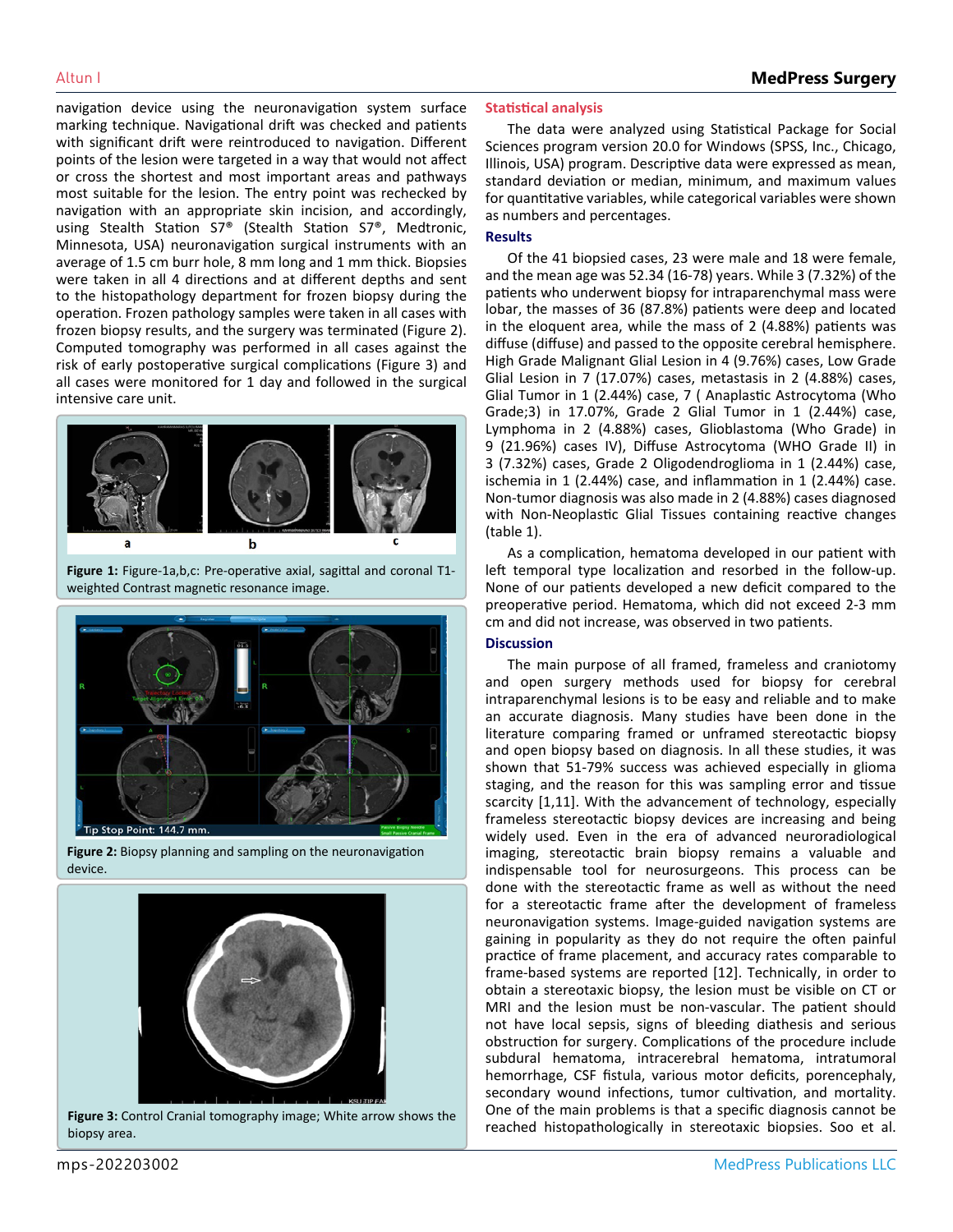[20] reported this rate as 8.1%. They suggested heterogeneity in gliomas and minor errors in target selection and identification as reasons for the negative results.

In framed systems, diagnostic rates ranging from 81% to 99% have been reported [12]. In the present study, histological diagnosis was achieved in 92% of the biopsy cases, and this rate is consistent with the general literature. There are some issues that should be kept in mind in order to increase the probability of being diagnosed with this procedure. The point to be targeted first should be the margin, not the center of the lesion. In this way, specimens taken from lesions with necrotic centers can provide sampling of living tissue representing the biological and histological features of the tumor. On the other hand, moving too far from the center of the lesion towards its periphery will bring the risk of sampling the gliotic border between the lesion and the brain tissue, so care should be taken when selecting the area to be sampled. Another point about the biopsy procedure is that if the lesion is enhancing, it should be targeted especially at the region with intense contrast enhancement [13,14,15,16,17,18,19]. Targeting high-grade localization, especially in heterogeneous glial tumors, is important for appropriate treatment planning. FLAIR, T2 weighted sequences, and MR spectroscopy fused with other images can be utilized when targeting non-contrast-enhancing lesions [21]. Biopsies taken from one direction at different depths or from different points using different directions also increase the probability of obtaining a diagnosis. In a study comparing biopsies taken from a single direction with different directions, it was shown that the procedure provides a higher rate of diagnosis when the first method is used [22]. Despite the disadvantage that the use of intraoperative MRI prolongs the procedure, Czyz et al. recommended intraoperative low-field MRI-guided procedures [23]. Lu et al. claimed that the percentage of reaching a positive diagnosis in brain biopsies performed under the guidance of magnetic resonance spectroscopy was higher than in MRI-guided procedures [24]. Dammers et al. examined their cases in which they performed stereotaxic biopsy in two separate time periods. Although they found the positive pathology diagnosis rate to be 89.4% between 1996 and 2000, they reported that this rate increased to 98.2% in the period of 2006-2010, which consisted of 160 cases. They suggested that the reasons for this development are standard surgical procedures and frozen-section when deemed necessary by the surgeon [25]. In our series, 2 patients out of 41 could not be diagnosed and the diagnostic rate was determined as 95.22%. When the undiagnosed patients were examined, it was seen that both patients had biopsies from a single point, not from different tumor points, which were performed in the early stages of the surgical procedure. Our high rate; It was thought that it was effective to always perform the surgical procedure by the same physician, to wait for the forzen results, and to take samples from different tumor localizations.

It is reported in the literature that perioperative complications range from 6% to 12%; however, mortality or permanent morbidity rates range from 0% to 2% and 3% to 6%, respectively [26]. The most common complication after stereotactic biopsy is bleeding at the operation site. Surgical infections and woundrelated complications are much less common than bleeding [26]. Bernstein reported the complication rate as 6.3% (19 patients) in biopsies taken from intraaxial lesions in his series of 300 cases, and five patients (1.7%) died in the series. The cause of mortality

in these cases was subarachnoid hemorrhage and intracerebral hemorrhage in one patient each, and increased edema in three patients. The diagnosis was determined as glioblastoma multiforme in all patients with a mortal course. In the other 14 patients with complications, increased neurological deficits were detected due to bleeding. While these deficits were mild and transient in 10 patients, major deficits were observed in the other four patients [27]. Nishihara et al. investigated the rates and causes of morbidity in a stereotaxic biopsy series consisting of 56 cases. Neurological deficits developed due to intratumoral hemorrhage in three patients (5.2%). These bleedings were treated surgically. The pathological diagnosis was glioma in all three cases [28]. In the MEDLINE screening study covering the years 1998-2006, the morbidity rate was found to be 6.4% (37/575). The diagnosis of glioma was seen as a factor for morbidity, and it was emphasized to be very careful in terms of bleeding in biopsy from lesions located in the basal ganglia and thalamus. Malone et al. evaluated the complications seen after stereotaxic biopsy in their series of 7514 patients. While the most common complication was reported as bleeding (5.8%), infection was observed at a rate of 0.1% and wound dehiscence at a rate of 0.2%. It has been determined that hemorrhage is associated with age, hydrocephalus and edema, and it has also been reported that bleeding is less common after biopsy from primary malignant tumors. While mortality after biopsy was 2.8%, this rate was found to be 12.8% in patients with bleeding and 2.2% in patients without bleeding [26]. Shakal et al. In their stereotaxic biopsy series of 150 cases, they reported bleeding complications as 4.7% on post-biopsy CT [29]. Of these, 3.3% were symptomatic and 1.4% were asymptomatic. Metastatic tumors such as melanoma, choriocarcinoma, and renal cell carcinoma are more prone to bleeding. Stereotaxic biopsies are evaluated peroperatively mainly by cytological and "frozen-section" histological techniques. In our study, a 3 cm hematoma developed in the operation site in 1 patient with left insular temporal type, and no neurological deficit developed in the patient who resorbed in the followup. Approximately 2-3 mm of hematoma developed in 2 of our patients and there was no increase in bleeding in the follow-up. Our mortality rate was 0%. Frameless biopsy procedure has the same trajectory accuracy, rate of complications, and diagnostic yield like frame-based biopsy. But Not attaching the nails to the head with the frameless method reduces the possibility of nailrelated complications compared to the framed method and the possibility of headaches after surgery is reduced.

The relatively small number of cases and short follow-up periods are the limitations of our study.

Frameless stereotactic biopsy is superior to framed stereotactic biopsy methods in terms of patient comfort and operation time, and its mortality and morbidity is much lower than biopsy with open craniotomy [30]. With the contribution of navigation technology and the use of a frameless stereotaxic biopsy system, many benefits have been achieved in an MRI and CT compatible manner. In addition to having the same sensitivity as the conventional system, frameless stereotaxy has advantages such as better patient comfort, saving time and reducing costs. With this system, the discomfort caused by the fixation of the skull is prevented. In addition, the risks of complications such as fractures, CSF leakage and epidural hematoma that may develop due to the nailed head are eliminated [31].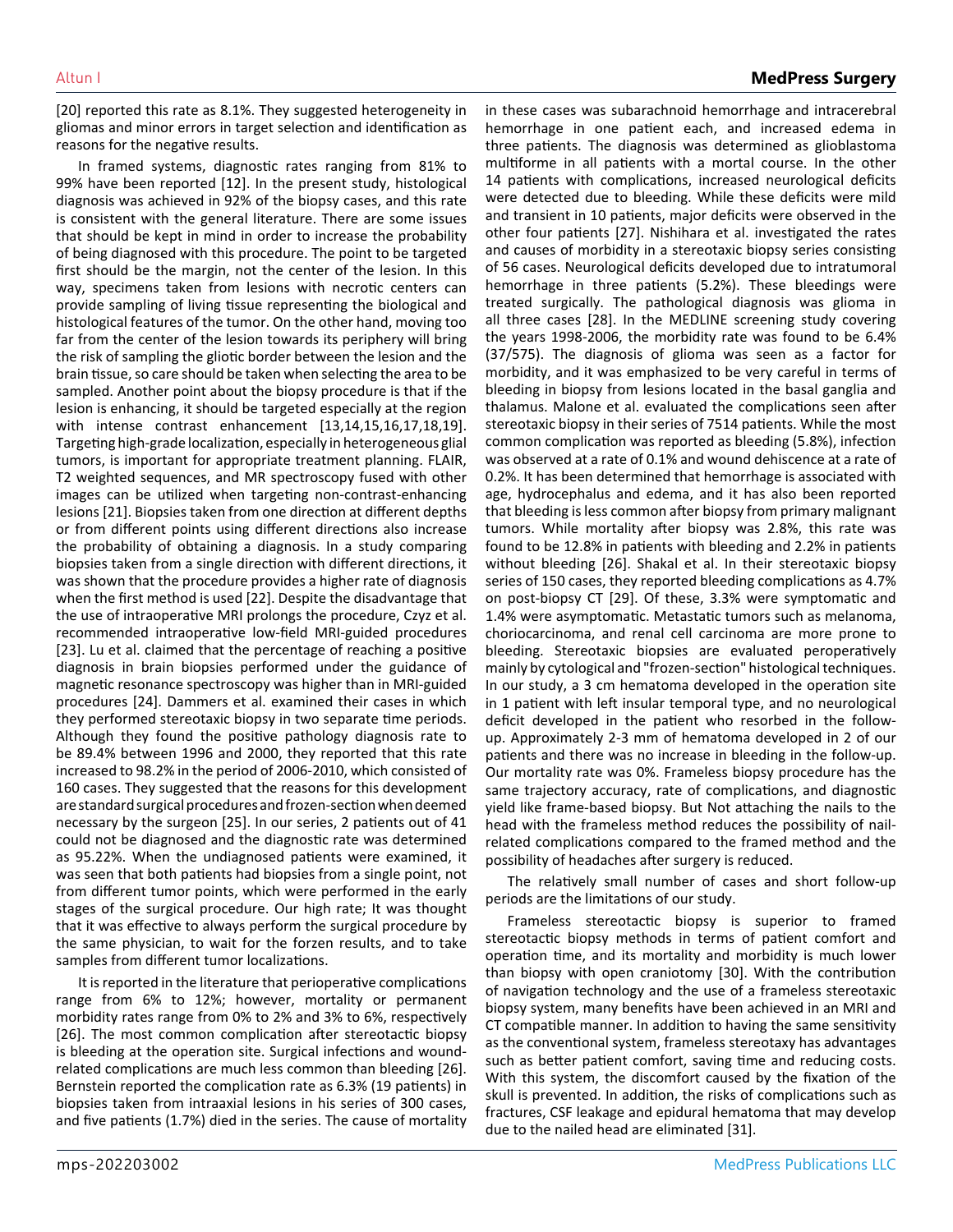### **Conclusion**

It is a great comfort for the patient to be able to diagnose the lesions in deep-seated, hard-to-reach and important functional areas of the brain by neuronavigation and stereotaxic method with a frameless method without a large and large craniotomy, and without penetrating nails into the scalp with a small burr hole. We think that taking samples from different points of the lesion by paying attention to important and functional areas of the brain, pathways and vascular structures will increase the chance of success, and that this procedure will be performed by experienced hands and the rate of more accurate diagnosis will increase with an experienced neuropathologist.

### **References:**

- 1. [Woodworth GF, McGirt MJ, Samdani A, Garonzik I, Olivi A,](https://pubmed.ncbi.nlm.nih.gov/16509497/) [Weingart JD. Frameless image-guided stereotactic brain](https://pubmed.ncbi.nlm.nih.gov/16509497/)  [biopsy procedure: diagnostic yield, surgical morbidity, and](https://pubmed.ncbi.nlm.nih.gov/16509497/)  [comparison with the frame-based technique. J Neurosurg.](https://pubmed.ncbi.nlm.nih.gov/16509497/) [2006 Feb;104\(2\):233-7. PubMed PMID: 16509497. Epub](https://pubmed.ncbi.nlm.nih.gov/16509497/)  [2006/03/03.](https://pubmed.ncbi.nlm.nih.gov/16509497/)
- 2. [Grant R. Overview: Brain tumour diagnosis and management/](https://www.ncbi.nlm.nih.gov/pmc/articles/PMC1765656/) [Royal College of Physicians guidelines. J Neurol Neurosurg](https://www.ncbi.nlm.nih.gov/pmc/articles/PMC1765656/) [Psychiatry. 2004 Jun;75 Suppl 2:ii18-23. PubMed PMID:](https://www.ncbi.nlm.nih.gov/pmc/articles/PMC1765656/) [15146035. Pubmed Central PMCID: PMC1765656. Epub](https://www.ncbi.nlm.nih.gov/pmc/articles/PMC1765656/)  [2004/05/18.](https://www.ncbi.nlm.nih.gov/pmc/articles/PMC1765656/)
- 3. [Rajshekhar V. Current status of stereotactic biopsy.](https://pubmed.ncbi.nlm.nih.gov/12378089/)  [Stereotact Funct Neurosurg. 2001;76\(3-4\):137-9. PubMed](https://pubmed.ncbi.nlm.nih.gov/12378089/)  [PMID: 12378089. Epub 2002/10/16.](https://pubmed.ncbi.nlm.nih.gov/12378089/)
- 4. [Bekelis K, Radwan TA, Desai A, Roberta DW: Frameless](https://pubmed.ncbi.nlm.nih.gov/22404667/#:~:text=Results%3A The mean operative time,in the single nondiagnostic case.)  [robotically targeted stereotactic brain biopsy: Feasibility,](https://pubmed.ncbi.nlm.nih.gov/22404667/#:~:text=Results%3A The mean operative time,in the single nondiagnostic case.)  [diagnostic yield, and safety. J Neurosurg 116\(5\):1002-1006,](https://pubmed.ncbi.nlm.nih.gov/22404667/#:~:text=Results%3A The mean operative time,in the single nondiagnostic case.) [2012.](https://pubmed.ncbi.nlm.nih.gov/22404667/#:~:text=Results%3A The mean operative time,in the single nondiagnostic case.)
- 5. [Amin DV, Lozanne K, Parry PV, Engh JA, Seelman K, Mintz A:](https://pubmed.ncbi.nlm.nih.gov/20722608/) [Image-guided frameless stereotactic needle biopsy in awake](https://pubmed.ncbi.nlm.nih.gov/20722608/) [patients without the use of rigid head fixation. J Neurosurg](https://pubmed.ncbi.nlm.nih.gov/20722608/) [2011 ;114:1414- 20.](https://pubmed.ncbi.nlm.nih.gov/20722608/)
- 6. [Chen CC, Hsu PW, Erich Wu TW, Lee ST, Chang CN, Wei KC,](https://pubmed.ncbi.nlm.nih.gov/19765887/) [et al. Stereotactic brain biopsy: Single center retrospective](https://pubmed.ncbi.nlm.nih.gov/19765887/) [analysis of complications. Clin Neurol Neurosurg](https://pubmed.ncbi.nlm.nih.gov/19765887/) [2009;111:835-9.](https://pubmed.ncbi.nlm.nih.gov/19765887/)
- 7. [Spiegel EA, Wycis HT, Marks M, Lee AJ. Stereotaxic Apparatus](https://pubmed.ncbi.nlm.nih.gov/17777432/)  [for Operations on the Human Brain. Science. 1947;106:349-](https://pubmed.ncbi.nlm.nih.gov/17777432/) [50.](https://pubmed.ncbi.nlm.nih.gov/17777432/)
- 8. [Leksell L, Jernberg B. Stereotaxis and tomography. A technical](https://pubmed.ncbi.nlm.nih.gov/6990697/)  [note. Acta Neurochir \(Wien\). 1980;52:1-7.](https://pubmed.ncbi.nlm.nih.gov/6990697/)
- 9. [Maroon JC, Bank WO, Drayer BP, Rosenbaum AE. Intracranial](https://thejns.org/view/journals/j-neurosurg/46/6/article-p740.xml)  [biopsy assisted by computerized tomography. J Neurosurg.](https://thejns.org/view/journals/j-neurosurg/46/6/article-p740.xml) [1977;46:740-4.](https://thejns.org/view/journals/j-neurosurg/46/6/article-p740.xml)
- 10.[Dammers R, Haitsma IK, Schouten JW, Kros JM, Avezaat](https://pubmed.ncbi.nlm.nih.gov/18172567/#:~:text=There was not a difference,risk of biopsy%2Drelated death.) [CJ, Vincent AJ. Safety and efficacy of frameless and frame](https://pubmed.ncbi.nlm.nih.gov/18172567/#:~:text=There was not a difference,risk of biopsy%2Drelated death.)[based intracranial biopsy techniques. Acta Neurochir \(Wien\).](https://pubmed.ncbi.nlm.nih.gov/18172567/#:~:text=There was not a difference,risk of biopsy%2Drelated death.)  [2008;150:23-9.](https://pubmed.ncbi.nlm.nih.gov/18172567/#:~:text=There was not a difference,risk of biopsy%2Drelated death.)
- 11. [McGirt MJ, Villavicencio AT, Bulsara KR, Friedman AH.](https://pubmed.ncbi.nlm.nih.gov/12748009/)  [MRI-guided stereotactic biopsy in the diagnosis of glioma:](https://pubmed.ncbi.nlm.nih.gov/12748009/)  [Comparison of biopsy and surgical resection specimen. Surg](https://pubmed.ncbi.nlm.nih.gov/12748009/)  [Neurol 2003;59:277- 82.](https://pubmed.ncbi.nlm.nih.gov/12748009/)
- 12. [Rajshekhar V. Current status of stereotactic biopsy.](https://pubmed.ncbi.nlm.nih.gov/12378089/)  [Stereotact Funct Neurosurg. 2001;76\(3-4\):137-9. PubMed](https://pubmed.ncbi.nlm.nih.gov/12378089/)  [PMID: 12378089. Epub 2002/10/16.](https://pubmed.ncbi.nlm.nih.gov/12378089/)
- 13. ["Detection of Left Ventricular Myocardial Contours from](https://www.tandfonline.com/doi/abs/10.4103/0377-2063.86338)  [Ischemic Cardiac MR Images", IETE Journal of Research,](https://www.tandfonline.com/doi/abs/10.4103/0377-2063.86338) [Taylor & Francis, vol. 57, pp. 372-384, 2011.](https://www.tandfonline.com/doi/abs/10.4103/0377-2063.86338)
- 14. ["LV Segmentation using Stochastic Resonance and](https://www.worldscientific.com/doi/10.1142/S0218001415570025)  [Evolutionary Cellular Automata," International Journal](https://www.worldscientific.com/doi/10.1142/S0218001415570025)  [of Pattern Recognition and Artificial Intelligence, World](https://www.worldscientific.com/doi/10.1142/S0218001415570025)  [Scientific, vol. 29, no. 3, pp. 1557002:1-26, 2015. DOI:](https://www.worldscientific.com/doi/10.1142/S0218001415570025)  [10.1142/S0218001415570025.](https://www.worldscientific.com/doi/10.1142/S0218001415570025)
- 15. ["Use of Chaos Concept in Medical Image Segmentation,"](https://www.tandfonline.com/doi/abs/10.1080/21681163.2013.765709)  [Computer Methods in Biomechanics and Biomedical](https://www.tandfonline.com/doi/abs/10.1080/21681163.2013.765709)  [Engineering: Visualization & Imaging, Taylor & Francis, vol.](https://www.tandfonline.com/doi/abs/10.1080/21681163.2013.765709)  [1, pp. 8-36, 2013. DOI: 10.1080/21681163.2013.765709.](https://www.tandfonline.com/doi/abs/10.1080/21681163.2013.765709)
- 16. ["Towards Left Ventricle Segmentation from Magnetic](https://ieeexplore.ieee.org/document/8003290) [Resonance Images," Sensors Journal, IEEE, vol. 17,](https://ieeexplore.ieee.org/document/8003290) [no. 18, pp.1-11, pp. 5971-5981, 2017. DOI: 10.1109/](https://ieeexplore.ieee.org/document/8003290) [JSEN.2017.2736641.](https://ieeexplore.ieee.org/document/8003290)
- 17. ["Moving Object Tracking in Clinical Scenarios: Application](https://pubmed.ncbi.nlm.nih.gov/31309385/)  [to Cardiac Surgery and Cerebral Aneurysm Clipping,"](https://pubmed.ncbi.nlm.nih.gov/31309385/)  [International Journal of Computer Assisted Radiology and](https://pubmed.ncbi.nlm.nih.gov/31309385/)  [Surgery, Springer, vol. 14, no. 12, pp. 2165-2176, 2019.](https://pubmed.ncbi.nlm.nih.gov/31309385/)
- 18. ["Automatic Contour Extraction of Multi-labeled Left Ventricle](https://pubmed.ncbi.nlm.nih.gov/20082140/)  [from CMR Images Using Cantilever Beam and Random Walk](https://pubmed.ncbi.nlm.nih.gov/20082140/)  [Approach", Cardiovascular Engineering, Springer, vol. 10, pp.](https://pubmed.ncbi.nlm.nih.gov/20082140/)  [30-43, 2010. DOI 10.1007/s10558-009-9091-2.](https://pubmed.ncbi.nlm.nih.gov/20082140/)
- 19. ["Performance Divergence with Data Discrepancy A review,"](https://link.springer.com/article/10.1007/s10462-011-9289-8) [Artificial Intelligence Review, Springer, vol. 40, pp. 429-555,](https://link.springer.com/article/10.1007/s10462-011-9289-8) [2011. DOI 10.1007/s10462-011-9289-8.](https://link.springer.com/article/10.1007/s10462-011-9289-8)
- 20. [Soo TM, Bernstein M, Provias J, Tasker R, Lozano A, Guha A.](https://pubmed.ncbi.nlm.nih.gov/8817805/#:~:text=Abstract,%25) cases were failed biopsies.)  [Failed stereotactic biopsy in a series of 518 cases. Stereotact](https://pubmed.ncbi.nlm.nih.gov/8817805/#:~:text=Abstract,%25) cases were failed biopsies.) [Funct Neurosurg. 1995;64\(4\):183-96.](https://pubmed.ncbi.nlm.nih.gov/8817805/#:~:text=Abstract,%25) cases were failed biopsies.)
- 21. [Patel KS, Carter BS, Chen CC. Role of Biopsies in the](https://pubmed.ncbi.nlm.nih.gov/29241178/)  [Management of Intracranial Gliomas. Prog Neurol](https://pubmed.ncbi.nlm.nih.gov/29241178/)  [Surg. 2018;30:232-43. PubMed PMID: 29241178. Epub](https://pubmed.ncbi.nlm.nih.gov/29241178/)  [2017/12/15.](https://pubmed.ncbi.nlm.nih.gov/29241178/)
- 22.[Gulsen S. Achieving Higher Diagnostic Results in Stereotactic](https://pubmed.ncbi.nlm.nih.gov/27275204/) [Brain Biopsy by Simple and Novel Technique. Open Access](https://pubmed.ncbi.nlm.nih.gov/27275204/) [Maced J Med Sci. 2015 Mar 15;3\(1\):99-104. PubMed PMID:](https://pubmed.ncbi.nlm.nih.gov/27275204/) [27275204. Pubmed Central PMCID: PMC4877797. Epub](https://pubmed.ncbi.nlm.nih.gov/27275204/)  [2015/03/15.](https://pubmed.ncbi.nlm.nih.gov/27275204/)
- 23. [Czyz M, Tabakow P, Weiser A, Lechowicz-Glogowska BE, Zub](https://pubmed.ncbi.nlm.nih.gov/23821131/)  [LW, Jarmundowicz W. The safety and effectiveness of low](https://pubmed.ncbi.nlm.nih.gov/23821131/)  [field intraoperative MRI guidance in frameless stereotactic](https://pubmed.ncbi.nlm.nih.gov/23821131/) [biopsies of brain tumours-design and interim analysis of a](https://pubmed.ncbi.nlm.nih.gov/23821131/)  [prospective randomized trial. Neurosurg Rev. 2014;37:127-](https://pubmed.ncbi.nlm.nih.gov/23821131/) [37.](https://pubmed.ncbi.nlm.nih.gov/23821131/)
- 24. Lu WS, Zheng KH, Qiu F, Jia B, Ni WG, Yang CL, et al. [Magnetic resonance spectroscopy-guided stereotactic biopsy for brain lesion]. Zhonghua Wai Ke Za Zhi. 2012;50:898-901.
- 25.[Dammers R, Schouten JW, Haitsma IK, Vincent AJ, Kros JM,](https://pubmed.ncbi.nlm.nih.gov/20680649/) [Dirven CM. Towards improving the safety and diagnostic](https://pubmed.ncbi.nlm.nih.gov/20680649/)  [yield of stereotactic biopsy in a single centre. Acta Neurochir](https://pubmed.ncbi.nlm.nih.gov/20680649/)  [\(Wien\). 2010;152:1915-21.](https://pubmed.ncbi.nlm.nih.gov/20680649/)
- 26. [Malone H, Yang J, Hershman DL, Wright JD, Bruce JN, Neugut](https://pubmed.ncbi.nlm.nih.gov/26008141/#:~:text=Intracranial hemorrhage was the most,(0.2%25)%2C were rare.) [AI. Complications Following Stereotactic Needle Biopsy of](https://pubmed.ncbi.nlm.nih.gov/26008141/#:~:text=Intracranial hemorrhage was the most,(0.2%25)%2C were rare.)  [Intracranial Tumors. World Neurosurg. 2015 Oct;84\(4\):1084-](https://pubmed.ncbi.nlm.nih.gov/26008141/#:~:text=Intracranial hemorrhage was the most,(0.2%25)%2C were rare.) [9. PubMed PMID: 26008141. Epub 2015/05/27.](https://pubmed.ncbi.nlm.nih.gov/26008141/#:~:text=Intracranial hemorrhage was the most,(0.2%25)%2C were rare.)